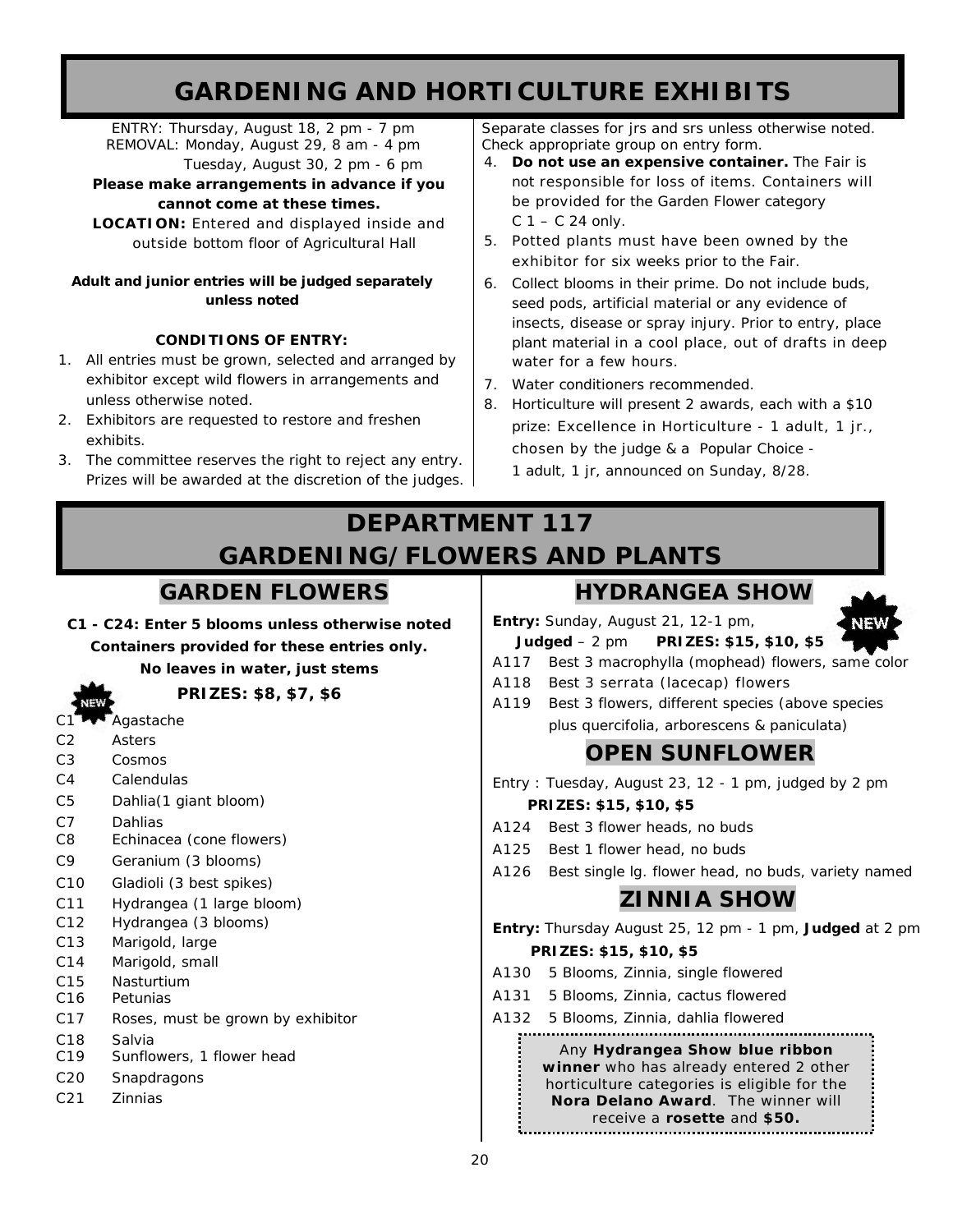# **DEPARTMENT 111 – HORTICULTURE CONTESTS**

ENTRY: Thursday, August 18, 9 am – 7 pm **(or in advance by prior arrangement)**

### **CONDITION OF ENTRY:**

- 1. Mail entries to : Roni Lahage, Marshfield Fair, Box 5, Marshfield, MA 02050
- 2. Entries are limited & will be accepted in order of receipt.
- 3. Space provided on bottom floor of Agi Hall or outside.
- 4. No names will appear on the exhibit until after judging
- 5. Entry cards will be supplied.
- 6. The exhibits are inspected daily and need to be kept fresh and clean by the exhibitor.

### *Adult and Junior entries will be judged separately unless noted*

- A350 **Amateur Garden Exhibits – Adults Only PRIZES: \$200, \$150 \$125, \$100** *4 entries only – Reserve space in advance* Open to individuals, families or groups electricity provided.7' I x 8' w frame on floor, mulch provided. This year's theme is *Balcony Garden with Sculpture Focal Point.*
- A351 **Small Space Container Garden PRIZES: \$100, \$75, \$50, \$25** *4 entries only – Reserve space in advance* Open to individuals, families and groups. Assemble your container garden in a 4'x4' frame outside Horticulture.  *Adult or Junior NOT judged separately.*
- A353 **Environmental Educational Exhibit PRIZES: \$50, \$40, \$30, \$20** 30"w x 30"h x 20"d Space Limited *Adult or Junior NOT judged separately*
- A354 **Decorated Door Contest PRIZES: \$25, \$20, \$15, \$10** Artist can paint a scene on a door! One door per contestant (doors available). You can bring your own door or use one supplied. Decor needs to be waterproof, may be outside.
- A356 **Flower Crowns PRIZES: \$10, \$8, \$6, \$4** Make a crown out of fresh and/or dried plant material, firmly attached to a frame.
- A357 **Handmade Garden Ornament PRIZES: \$15, \$10, \$5** *Adult and Junior NOT judged separately.*

A358 **Garden Stepping Stones Made by Exhibitor PRIZES: \$15, \$10, \$5**

### **Creative Horticultural Displays**

### **CONDITIONS OF ENTRY:**

- 1. For display, decoration, and educational purposes.
- 2. Exhibitors are eligible for ribbons and prize money.
- 3. Fresh, dried or rooted plants & accessories allowed.
- 4. Some maintenance (watering) will be provided.
- 5. Judged on conforming to theme.
- 6. Pre-registration is encouraged.
- A361 **He-Shed/She-Shed PRIZES: \$150, \$125** *2 entries only – Reserve space in advance* Assemble your version of a garden shed Space size: 7.8' wide, 4' deep, 4' sides & back *Adult or Junior NOT judged separately.*
- A362 **Mantel – Theme: "MidSummer Night's Dream" Adult Only - PRIZES: \$50, \$40, \$30, \$20** Mantel provided, attached to wall, 40"long, 9"deep, 40" usable back space **4 entries only – reserve space in advance**

A363 *Challenge: Getting Hosed!*  **Make a wreath out of a garden hose! PRIZES: \$50, \$40, \$30, \$20** Use all natural materials. Wreaths need to hang. *Adult or Junior NOT judged separately*

A364 **Botanical Photography PRIZES: \$15, \$12, \$10, \$8**

Taken by exhibitor, must be framed or matted. 1 entry per person.

A366 *Bird Bath as Planter*  **PRIZES: \$50, \$40, \$30, \$20** Plant a bird bath with your favorite plants or combination of herbs, flowers & foliage. *Adult or Junior NOT judged separately*

> Join us for our garden lectures and demonstrations daily. See complete list under Special Events on page 6.

..................................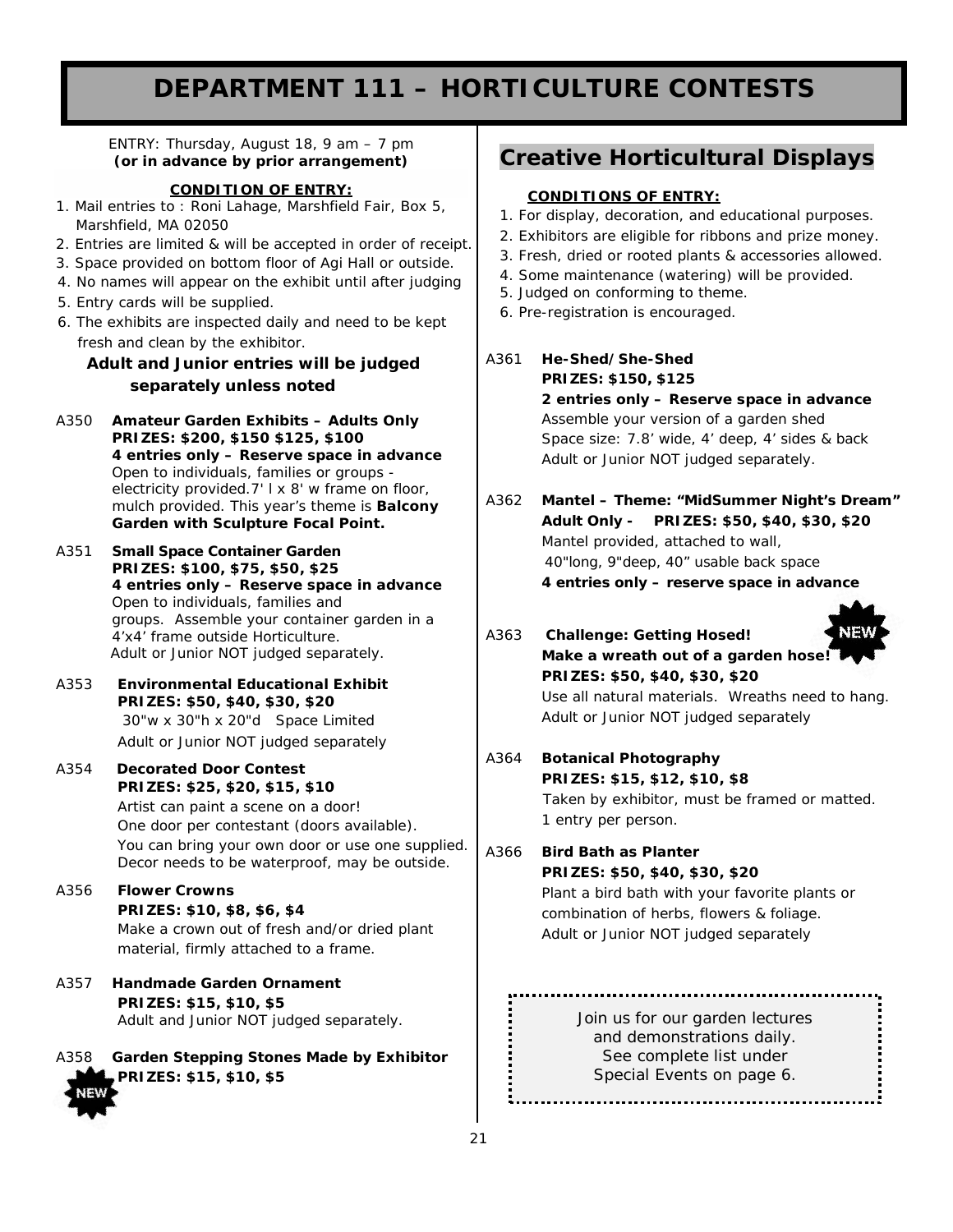# **DEPARTMENT 117 GARDENING/FLOWERS AND PLANTS**

### **PRIZES: \$8, \$7, \$6 Unless otherwise noted**

# **FLOWER ARRANGEMENTS Strip leaves OFF stems, bare stems only in water**

- A13 Living room flower arrangement, foliage permitted
- A14 Pastel flowers with foliage in pastel container
- A15 Arrangement in a tea pot or tea cup
- A16 Shades of yellow & orange, foliage permitted in an orange container
- A17 Arrangement in pocketbook-**Use Plastic Liner**
- A18 Arrangement in a blue & white container
- A19 Arrangement in an "animal" container
- A20 Arrangement in a watering can
- A21 Arrangement creative, in an unusual container
- A22 **Grandparent & grandchild** arrangement flowers, wildflowers, herbs and/or foliage. Must be in/or using a toy. *NO Separate Junior Entry*  **Size limit 2'x2'; PRIZES: \$15, \$10, \$5**
- A24 All foliage arrangement
- A25 Arrangement in metal container
- A28 Arrangement in a recycled object
- A29 Seaside arrangement using beach material
- A30 Paired arrangement in a creamer & sugar bowl
- A31 Arrangement with only dark foliage

# **WREATHS**

### **Please, NO plastic, silk flowers or Christmas wreaths**

- A34 Dried flower
- A35 Grapevine
- A36 Pine cone & pods
- A37 Succulent

# **DRIED ARRANGEMENTS**

- A41 Dried flowers in a decorative container
- A42 Dried arrangement in a basket
- A43 Other

# **INDOOR PLANTS**

 *Please, no plants entered from previous year.*

- E1 African violet
- E2 Begonia
- E4 Cacti
- E5 Fern
- E8 Foliage plant in a pot, labeled
- E11 Hanging plant in a pot, labeled
- E12 Ivy
- E13 Orchid
- E14 Succulent
- E15 Topiary
- E16 All Other

# **COLLECTIONS**

- F1 Garden flowers in a vase accompanied with names
- F2 Collection of named herbs in water<br>F3 Collection of named herbs in pots
- Collection of named herbs in pots
- F4 Collection of fragrant flowers in water
- F5 Collection of 5 "favorite things" with flowers and/or foliage inside (ex. vases, bottles, tins etc)
- F6 Collection of 5 different hosta leaves
- F8 Collection of 3 different coleus **in one pot!**
- F9 Wild flowers in a vase, named
- F10 Collection of weeds (5)

### **OUTDOOR CONTAINERS**

 *Containers must have adequate drainage.*  **PRIZES: \$12, \$10, \$8**

- G1 Outdoor flowers, med. container-2 gal or less
- G2 Outdoor flowers in container over 2 gallons.
- G3 Window box, judged on creativity<br>G4 Hanging outdoor plant
- Hanging outdoor plant
- G5 Fairy garden scene in a container- under 18" Staged inside
- G6 Fairy garden scene in a container over 18" Staged inside
- G7 "Repurposed" chair as a planter
- G8 Most unusual garden container under 2 gals.
- G9 Most unusual garden container over 2 gals.
- G11 Old boot or shoe as a planter
- G12 Bird house planter
- G13 Tropical Plant in a pot

# Who Said That?

### **Who Said That?**

Quotes from famous women will be interpreted in this fabulous flower show brought to you by the Garden Club Federation of MA and the Marshfield Fair.

These unique flower designs will captivate your friends and family. Two individual shows throughout our 10 day fair.

Exhibitors, for this show only, need to be members of a GCFM or NGC Garden Club. These exhibitors are also encouraged to enter 2022 GCFM Horticulture classes.

Contact Roni Lahage at [roni.lahage@gmail.com](mailto:roni.lahage@gmail.com) for more information.